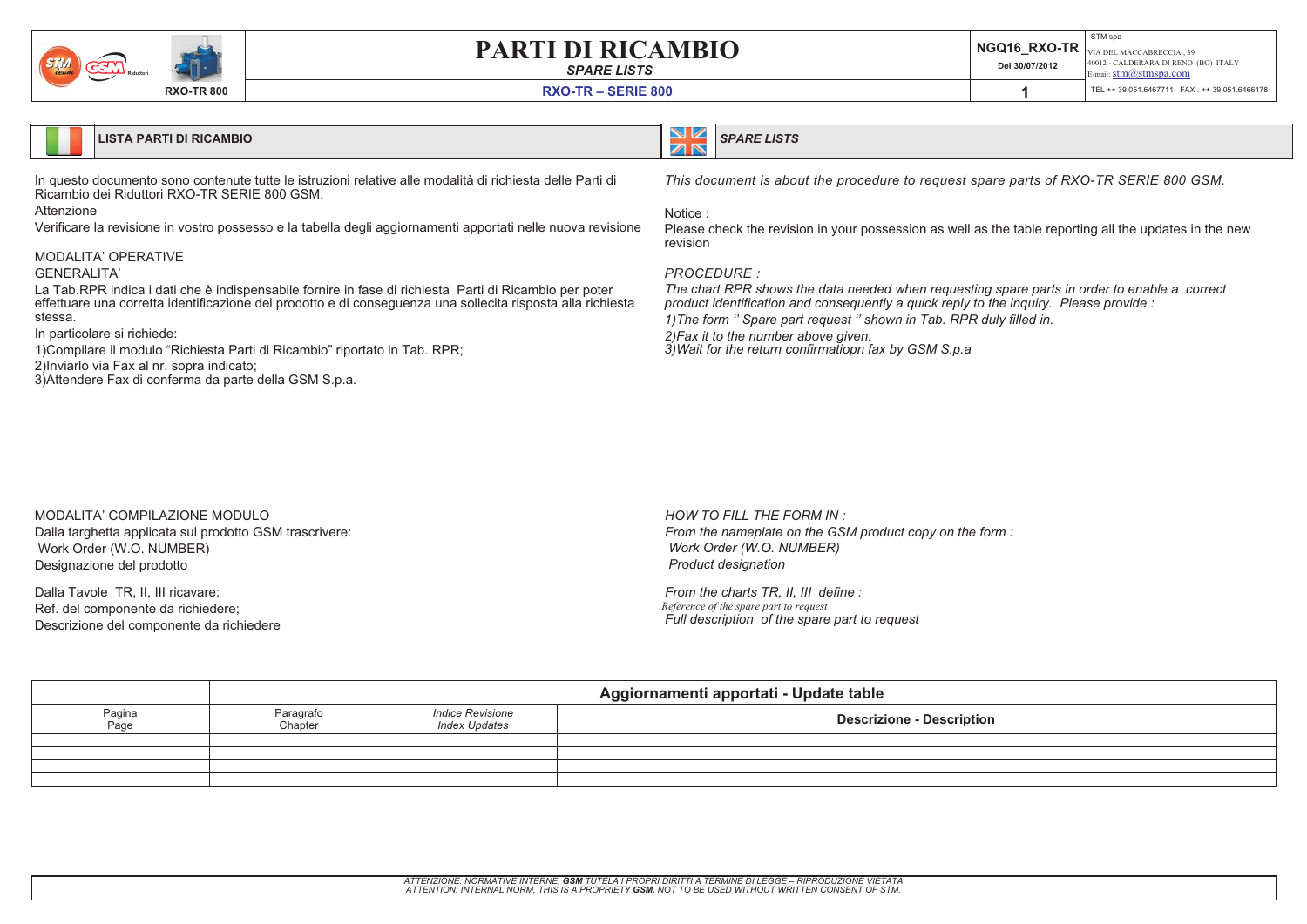*SPARE LISTS*

| <b>MBIO</b> | Del 30/07/2012 | STM spa<br>$\parallel$ NGQ16_RXO-TR $\mid_{\rm VIA\, DEL\, MACCABRECCIA\, ,\, 39}$<br>40012 - CALDERARA DI RENO (BO) ITALY<br>E-mail: $\text{stm}(\omega)$ stmspa.com |
|-------------|----------------|-----------------------------------------------------------------------------------------------------------------------------------------------------------------------|
|             |                | TEL ++ 39.051.6467711  FAX . ++ 39.051.6466178                                                                                                                        |
|             |                |                                                                                                                                                                       |

**RXO-TR – SERIE 800**



# **TAVOLA TR**

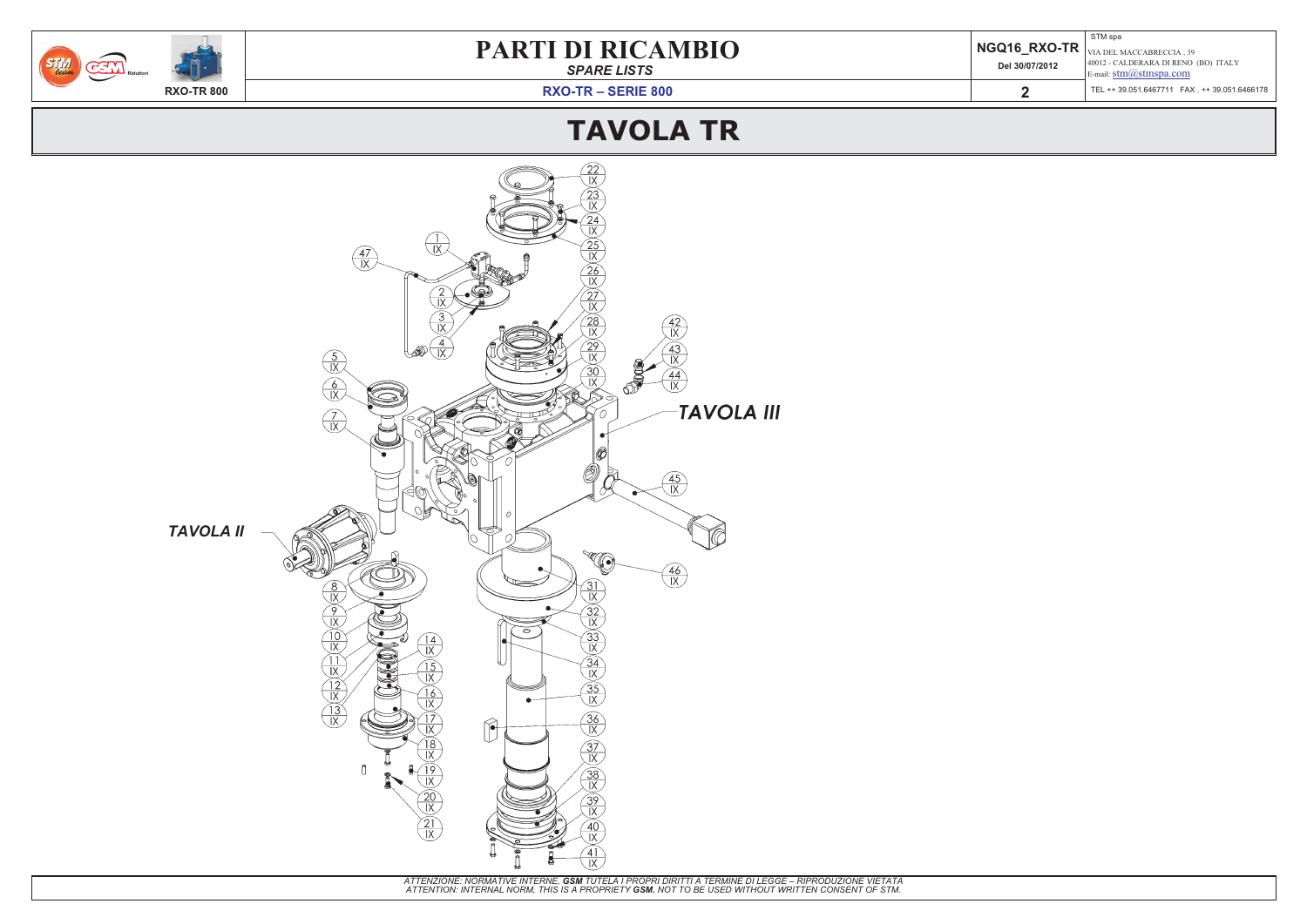**3**

### **PARTI DI RICAMBIO**

*SPARE LISTS*

#### STM spa VIA DEL MACCABRECCIA , 39 40012 - CALDERARA DI RENO (BO) ITALY E-mail: stm@stmspa.com



**Del 30/07/2012**

**RXO-TR – SERIE 800**

TEL ++ 39.051.6467711 FAX . ++ 39.051.6466178



**STM** 

| <b>ITEM</b>            | <b>TAVOLA</b>           | <b>DESCRIZIONE</b>                                 | <b>DESCRIPTION</b>            | <b>DESIGNATION</b>                  | <b>BEZEICHNUNG</b>                              |
|------------------------|-------------------------|----------------------------------------------------|-------------------------------|-------------------------------------|-------------------------------------------------|
|                        |                         | (1)                                                | (GB)                          | (F)                                 | (D)                                             |
|                        | $\mathsf{I} \mathsf{X}$ | Pompa                                              |                               |                                     |                                                 |
| $\overline{2}$         | IX                      | COPERCHIO                                          | <b>COVER</b>                  | <b>COUVERCLE</b>                    | <b>DECKEL</b>                                   |
| 3                      | IX                      | VITE DI FISSAGGIO                                  | SCREW                         | <b>VIS</b>                          | BEFESTIGUNGSSCHRAUBE                            |
| $\boldsymbol{\Lambda}$ | IX                      | <b>GROWER</b>                                      | <b>SPRING WASHER</b>          | <b>RONDELLE FREIN</b>               | <b>FEDERRING</b>                                |
| $5\phantom{.0}$        | IX                      | <b>SEEGER</b>                                      | <b>CIRCLIP</b>                | <b>CIRCLIP</b>                      | <b>SICHERUNGSRING</b>                           |
| 6                      | $\mathsf{I} \mathsf{X}$ | <b>CUSCINETTO</b>                                  | <b>BEARING</b>                | ROULEMENT                           | WÄLZLAGER                                       |
| $\overline{7}$         | IX                      | PIGNONE CILINDRICO ELIC.                           | <b>HELICAL PINION</b>         | <b>PIGNON CYL. HELYCOIDAL</b>       | <b>RITZEL (STIRNRAD)</b>                        |
| 8                      | IX                      | LINGUETTA                                          | KEY                           | <b>CLAVETTE</b>                     | <b>PASSFEDER</b>                                |
| 9                      | IX                      | CORONA CONICA                                      | <b>BEVEL WHEEL</b>            | <b>ROUE CONIC</b>                   | <b>SCHNECKENRAD</b>                             |
| 10                     | IX                      | <b>DISTANZIALE</b>                                 | <b>SPACER RING</b>            | <b>ENTRETOISE</b>                   | <b>DISTANZSCHEIBE</b>                           |
| 11                     | IX                      | <b>CUSCINETTO</b>                                  | <b>BEARING</b>                | ROULEMENT                           | WÄLZLAGER                                       |
| 12                     | IX                      | SEEGER                                             | <b>CIRCLIP</b>                | <b>CIRCLIP</b>                      | <b>SICHERUNGSRING</b>                           |
| 13                     | IX                      | SEEGER                                             | <b>CIRCLIP</b>                | <b>CIRCLIP</b>                      | SICHERUNGSRING                                  |
| 14                     | $\mathsf{I} \mathsf{X}$ | <b>CUSCINETTO</b>                                  | <b>BEARING</b>                | ROULEMENT                           | WÄLZLAGER                                       |
| 15                     | IX                      | <b>CUSCINETTO</b>                                  | <b>BEARING</b>                | ROULEMENT                           | WÄLZLAGER                                       |
| 16                     | IX                      | <b>CUSCINETTO</b>                                  | <b>BEARING</b>                | ROULEMENT                           | WÄLZLAGER                                       |
| 17                     | IX                      | <b>BUSSOLA</b>                                     | <b>BUSHING</b>                | <b>PIECE DE POUSSEE ROUE LIMIT.</b> | <b>BUCHSE</b>                                   |
| 18                     | IX                      | COP. BOMBATO                                       | <b>CLOSED F0 COVER</b>        | <b>COUVERCLE BOMBE'</b>             | <b>GESCHLOSSENER F0 DECKEL</b>                  |
| 19                     | IX                      | SPINA                                              | $ P$ IN                       | <b>GOUPILLE</b>                     | <b>STIFT</b>                                    |
| 20                     | IX                      | <b>GROWER</b>                                      | <b>SPRING WASHER</b>          | <b>RONDELLE FREIN</b>               | <b>FEDERRING</b>                                |
| 21                     | IX                      | <b>VITE DI FISSAGGIO</b>                           | SCREW                         | <b>VIS</b>                          | <b>BEFESTIGUNGSSCHRAUBE</b>                     |
| 22                     | $\mathsf{I} \mathsf{X}$ | <b>PROTEZIONE Anello Tenuta</b>                    |                               |                                     |                                                 |
| 23                     | IX                      | <b>VITE DI FISSAGGIO</b>                           | <b>SCREW</b>                  | <b>VIS</b>                          | BEFESTIGUNGSSCHRAUBE                            |
| 24                     | IX                      | <b>GROWER</b>                                      | <b>SPRING WASHER</b>          | <b>RONDELLE FREIN</b>               | <b>FEDERRING</b>                                |
| 25                     | IX                      | COPERCHIO APERTO                                   | <b>OPEN COVER</b>             | <b>COUVERCLE OUVERT</b>             | <b>DECKEL EINTRIEBSSEITE RI</b>                 |
| 26                     | IX                      | <b>ANELLO DI TENUTA</b>                            | <b>OILSEAL</b>                | JOINT D'ETANCHEITE                  | <b>ÖLDICHTRING</b>                              |
| 27                     | IX                      | <b>ANELLO DI TENUTA</b>                            | <b>OILSEAL</b>                | <b>JOINT D'ETANCHEITE</b>           | <b>ÖLDICHTRING</b>                              |
| 28                     | IX                      | <b>VITE DI FISSAGGIO</b>                           | SCREW                         | <b>VIS</b>                          | BEFESTIGUNGSSCHRAUBE                            |
| 29                     | IX                      | <b>SUPPORTO ALBERO USCITA - TR</b>                 | ECE SHAFT OUTPUT SUPPORT - TR |                                     |                                                 |
| 30                     | IX                      | <b>CUSCINETTO</b>                                  | <b>BEARING</b>                | ROULEMENT                           | WÄLZLAGER                                       |
| 31                     | IX                      | DISTANZIALE                                        | <b>SPACER RING</b>            | <b>ENTRETOISE</b>                   | <b>DISTANZSCHEIBE</b>                           |
| 32                     | IX                      | CORONA CILINDRICA ELIC.                            | <b>HELICAL WHEEL</b>          | <b>ROUE CYLINDR. HELICOIDALE</b>    | <b>ZAHNRAD (STIRNRAD)</b>                       |
| 33                     | IX                      | <b>DISTANZIALE</b>                                 | <b>SPACER RING</b>            | <b>ENTRETOISE</b>                   | DISTANZSCHEIBE                                  |
| 34                     | IX                      | <b>LINGUETTA</b>                                   | KEY                           | <b>CLAVETTE</b>                     | PASSFEDER                                       |
| 35                     | IX                      | <b>ALBERO USCITA</b>                               | <b>OUTPUT SHAFT</b>           | <b>ARBRE SORTIE</b>                 | ABTRIEBSWELLE                                   |
| 36                     | IX                      | <b>LINGUETTA</b>                                   | KEY                           | <b>CLAVETTE</b>                     | PASSFEDER                                       |
| 37                     | IX                      | <b>CUSCINETTO</b>                                  | BEARING                       | <b>ROULEMENT</b>                    | <b>WÄLZLAGER</b>                                |
| 38                     | $\sf IX$                | <b>DISTANZIALE</b>                                 | <b>SPACER RING</b>            | <b>ENTRETOISE</b>                   | <b>DISTANZSCHEIBE</b>                           |
| 39                     | IX                      | COPERCHIO CHIUSO                                   | <b>CLOSED COVER</b>           | COUVERCLE FERME'                    | ABSCHLUSSDECKEL<br><b>SCHNECKENWELLE RMI/RI</b> |
| 40                     | IX                      | <b>GROWER</b>                                      | <b>SPRING WASHER</b>          | <b>RONDELLE FREIN</b>               | <b>FEDERRING</b>                                |
| 41                     | IX                      | <b>VITE DI FISSAGGIO</b>                           | SCREW                         | <b>VIS</b>                          | BEFESTIGUNGSSCHRAUBE                            |
| 42                     | IX                      | <b>TAPPO SFIATO</b>                                |                               |                                     |                                                 |
| 43                     | IX                      | <b>GUARNIZIONE</b>                                 | GASKET                        | JOINT PAPIER                        | <b>DICHTUNG</b>                                 |
| 44                     | IX                      | RACCORDO IDRAULICO A GOMITO                        |                               |                                     |                                                 |
| 45                     | IX                      | <b>RISCALDATORE</b>                                |                               |                                     |                                                 |
| 46                     | IX                      | <b>PT 100</b>                                      |                               |                                     |                                                 |
| 47                     | IX                      | <b>CIRCUITO IDRAULICO</b><br><b>LUBRIFICAZIONE</b> |                               |                                     |                                                 |

ATTENZIONE: NORMATIVE INTERNE, **GSM** TUTELA I PROPRI DIRITTI A TERMINE DI LEGGE – RIPRODUZIONE VIETATA<br>ATTENTION: INTERNAL NORM, THIS IS A PROPRIETY **GSM.** NOT TO BE USED WITHOUT WRITTEN CONSENT OF STM.

|  | GQ16 RXO-TR |  |
|--|-------------|--|
|  |             |  |

# **TAVOLA TR**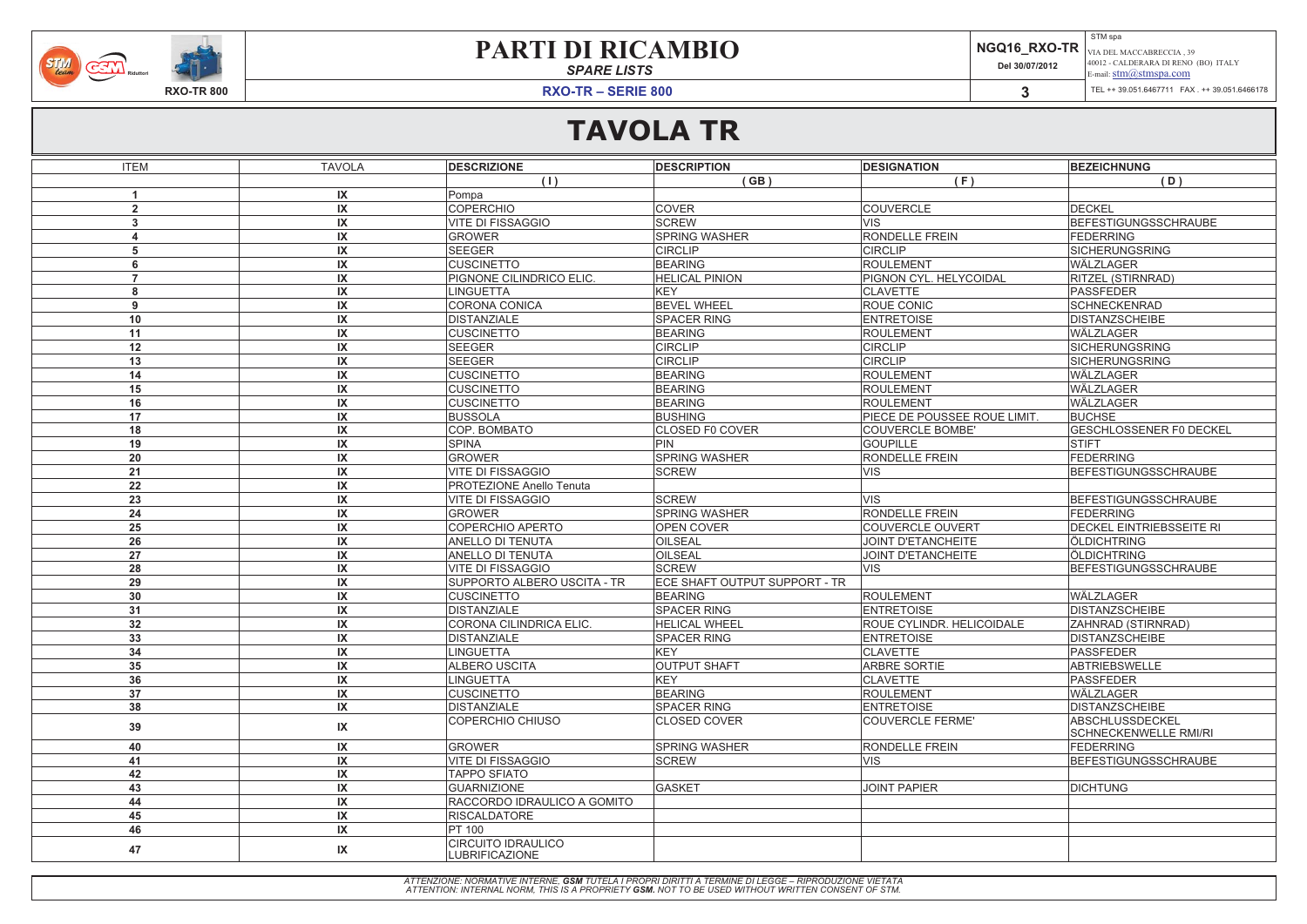*SPARE LISTS*

|             |                | STM spa                                                                              |
|-------------|----------------|--------------------------------------------------------------------------------------|
| <b>MBIO</b> |                | $\parallel$ NGQ16_RXO-TR $\mid_{\rm VIA\, DEL\, MACCABRECCIA\, ,\, 39}$              |
|             | Del 30/07/2012 | 40012 - CALDERARA DI RENO (BO) ITALY<br>E-mail: $\text{stm}(\widehat{a})$ stmspa.com |
|             |                | TEL ++ 39.051.6467711  FAX . ++ 39.051.6466178                                       |
|             |                |                                                                                      |



# **TAVOLA II**

**RXO-TR – SERIE 800**



### **TAVOLA II**

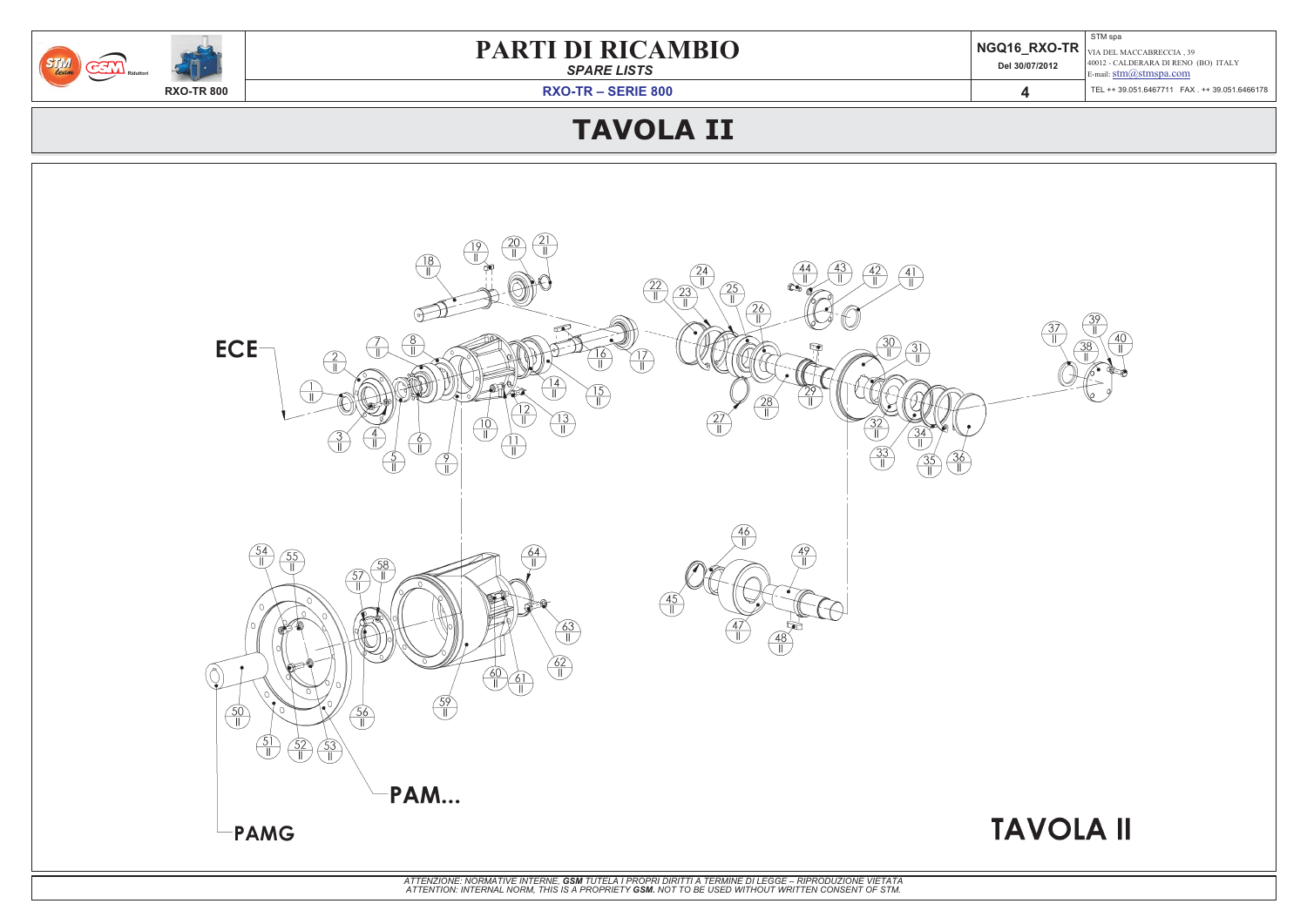*SPARE LISTS*

| <b>MBIO</b> | Del 30/07/2012 | STM spa<br>$\parallel$ NGQ16 RXO-TR $\mid_{\rm VIA\, DEL\, MACCABRECCIA\, ,\, 39}$<br>40012 - CALDERARA DI RENO (BO) ITALY<br>E-mail: $\text{stm}(\mathcal{Q}$ stmspa.com |
|-------------|----------------|---------------------------------------------------------------------------------------------------------------------------------------------------------------------------|
|             |                |                                                                                                                                                                           |

**RXO-TR – SERIE 800**





# **TAVOLA II**

| <b>ITEM</b>              | <b>TAVOLA</b> | <b>DESCRIZIONE</b>           | <b>DESCRIPTION</b>                                                                                                                                                                                        | <b>DESIGNATION</b>           | <b>BEZEICHNUNG</b>                              |
|--------------------------|---------------|------------------------------|-----------------------------------------------------------------------------------------------------------------------------------------------------------------------------------------------------------|------------------------------|-------------------------------------------------|
|                          |               | (1)                          | (GB)                                                                                                                                                                                                      | (F)                          | (D)                                             |
| -1                       |               | ANELLO DI TENUTA             | <b>OILSEAL</b>                                                                                                                                                                                            | <b>JOINT D'ETANCHEITE</b>    | ÖLDICHTRING                                     |
| $\overline{2}$           |               | <b>COPERCHIO APERTO</b>      | <b>OPEN COVER</b>                                                                                                                                                                                         | <b>COUVERCLE OUVERT</b>      | <b>DECKEL EINTRIEBSSEITE RI</b>                 |
| $\mathbf{3}$             |               | <b>VITE DI FISSAGGIO</b>     | <b>SCREW</b>                                                                                                                                                                                              | <b>VIS</b>                   | BEFESTIGUNGSSCHRAUBE                            |
|                          |               | <b>GROWER</b>                | <b>SPRING WASHER</b>                                                                                                                                                                                      | <b>RONDELLE FREIN</b>        | <b>FEDERRING</b>                                |
| 5                        |               | <b>GHIERA DI REGOLAZIONE</b> | <b>ADJUSTMENT GROOVE NUT</b>                                                                                                                                                                              | <b>FRETTE DE REGLAGE</b>     | EINSTELL-NUTMUTTER                              |
| 6                        |               | <b>RONDELLA</b>              | <b>WASHER</b>                                                                                                                                                                                             | RONDELLE                     | <b>UNTERLEGSCHEIBE</b>                          |
| $\overline{\phantom{a}}$ |               | <b>CUSCINETTO</b>            | <b>BEARING</b>                                                                                                                                                                                            | <b>ROULEMENT</b>             | <b>WÄLZLAGER</b>                                |
| 8                        |               | ANELLO NYLOS                 | <b>RING NYLOS</b>                                                                                                                                                                                         | <b>BAGUE NYLOS</b>           | <b>RING NYLOS</b>                               |
| 9                        |               | SUPPORTO ALBERO ENTRATA      | ECE SHAFT INPUT SUPPORT                                                                                                                                                                                   | <b>SUPPORT ARBRE ENTREE</b>  | <b>AUFNAHME ANTRIEB ECE WELLE</b>               |
| 10                       |               | <b>VITE DI FISSAGGIO</b>     | <b>SCREW</b>                                                                                                                                                                                              | <b>VIS</b>                   | <b>BEFESTIGUNGSSCHRAUBE</b>                     |
| 11                       |               | <b>RONDELLA</b>              | <b>WASHER</b>                                                                                                                                                                                             | RONDELLE                     | <b>UNTERLEGSCHEIBE</b>                          |
| 12                       |               | <b>VITE DI FISSAGGIO</b>     | <b>SCREW</b>                                                                                                                                                                                              | <b>VIS</b>                   | BEFESTIGUNGSSCHRAUBE                            |
| 13                       |               | <b>GROWER</b>                | <b>SPRING WASHER</b>                                                                                                                                                                                      | <b>RONDELLE FREIN</b>        | <b>FEDERRING</b>                                |
| 14                       |               | <b>DISTANZIALE</b>           | <b>SPACER RING</b>                                                                                                                                                                                        | <b>ENTRETOISE</b>            | <b>DISTANZSCHEIBE</b>                           |
| 15                       |               | <b>CUSCINETTO</b>            | <b>BEARING</b>                                                                                                                                                                                            | ROULEMENT                    | WÄLZLAGER                                       |
| 16                       |               | <b>LINGUETTA</b>             | <b>KEY</b>                                                                                                                                                                                                | <b>CLAVETTE</b>              | <b>PASSFEDER</b>                                |
| 17                       |               | <b>ALBERO PIGNONE</b>        | <b>PINION SHAFT</b>                                                                                                                                                                                       | <b>ARBRE PIGNON</b>          | RITZELWELLE                                     |
| 18                       |               | <b>ALBERO ENTRATA</b>        | <b>INPUT SHAFT</b>                                                                                                                                                                                        | <b>ARBRE ENTREE</b>          | ANTRIEBSWELLE                                   |
| 19                       |               | <b>LINGUETTA</b>             | KEY                                                                                                                                                                                                       | <b>CLAVETTE</b>              | PASSFEDER                                       |
| 20                       |               | PIGNONE CONICO               | <b>BEVEL PINION</b>                                                                                                                                                                                       | KEGELRITZEL                  |                                                 |
| 21                       |               | <b>SEEGER</b>                | <b>SNAP RING</b>                                                                                                                                                                                          | <b>CIRCLIP</b>               | SEEGERRING                                      |
| 22                       |               | COPERCHIO IN GOMMA           | <b>RUBBER CAP</b>                                                                                                                                                                                         | <b>BOUCHON EN CAOUTCHOUC</b> | <b>GUMMIDECKEL</b>                              |
| 23                       |               | <b>SEEGER</b>                | <b>SNAP RING</b>                                                                                                                                                                                          | <b>CIRCLIP</b>               | SEEGERRING                                      |
| 24                       |               | <b>DISTANZIALE</b>           | <b>SPACER RING</b>                                                                                                                                                                                        | <b>ENTRETOISE</b>            | <b>DISTANZSCHEIBE</b>                           |
| 25                       |               | <b>CUSCINETTO</b>            | <b>BEARING</b>                                                                                                                                                                                            | ROULEMENT                    | WÄLZLAGER                                       |
| 26                       |               | <b>ANELLO NYLOS</b>          | <b>RING NYLOS</b>                                                                                                                                                                                         | <b>BAGUE NYLOS</b>           | <b>RING NYLOS</b>                               |
| 27                       |               | <b>SEEGER</b>                | <b>SNAP RING</b>                                                                                                                                                                                          | <b>CIRCLIP</b>               | SEEGERRING                                      |
| 28                       |               | <b>ALBERO PIGNONE</b>        | PINION SHAFT                                                                                                                                                                                              | <b>ARBRE PIGNON</b>          | RITZELWELLE                                     |
| 29                       |               | <b>LINGUETTA</b>             | <b>KEY</b>                                                                                                                                                                                                | <b>CLAVETTE</b>              | PASSFEDER                                       |
| 30                       |               | <b>CORONA</b>                | <b>WORMWHEEL</b>                                                                                                                                                                                          | <b>ROUE</b>                  | <b>SCHNECKENRAD</b>                             |
| 31                       |               | <b>DISTANZIALE</b>           | <b>SPACER RING</b>                                                                                                                                                                                        | <b>ENTRETOISE</b>            | <b>DISTANZSCHEIBE</b>                           |
| 32                       |               | <b>ANELLO NYLOS</b>          | <b>RING NYLOS</b>                                                                                                                                                                                         | <b>BAGUE NYLOS</b>           | <b>RING NYLOS</b>                               |
| 33                       |               | <b>CUSCINETTO</b>            | <b>BEARING</b>                                                                                                                                                                                            | <b>ROULEMENT</b>             | WÄLZLAGER                                       |
| 34                       |               | <b>DISTANZIALE</b>           | <b>SPACER RING</b>                                                                                                                                                                                        | <b>ENTRETOISE</b>            | <b>DISTANZSCHEIBE</b>                           |
| 35                       |               | <b>SEEGER</b>                | <b>SNAP RING</b>                                                                                                                                                                                          | <b>CIRCLIP</b>               | SEEGERRING                                      |
| 36                       |               | COPERCHIO IN GOMMA           | <b>RUBBER CAP</b>                                                                                                                                                                                         | <b>BOUCHON EN CAOUTCHOUC</b> | <b>GUMMIDECKEL</b>                              |
| 37                       |               | <b>DISTANZIALE</b>           | <b>SPACER RING</b>                                                                                                                                                                                        | <b>ENTRETOISE</b>            | <b>IDISTANZSCHEIBE</b>                          |
| 38                       |               | <b>COPERCHIO CHIUSO</b>      | <b>CLOSED COVER</b>                                                                                                                                                                                       | <b>COUVERCLE FERME'</b>      | ABSCHLUSSDECKEL<br><b>SCHNECKENWELLE RMI/RI</b> |
| 39                       |               | <b>GROWER</b>                | <b>SPRING WASHER</b>                                                                                                                                                                                      | <b>RONDELLE FREIN</b>        | <b>FEDERRING</b>                                |
| 40                       |               | <b>VITE DI FISSAGGIO</b>     | <b>SCREW</b>                                                                                                                                                                                              | <b>VIS</b>                   | BEFESTIGUNGSSCHRAUBE                            |
| 41                       |               | <b>DISTANZIALE</b>           | <b>SPACER RING</b>                                                                                                                                                                                        | <b>ENTRETOISE</b>            | <b>DISTANZSCHEIBE</b>                           |
| 42                       |               | <b>COPERCHIO CHIUSO</b>      | <b>CLOSED COVER</b>                                                                                                                                                                                       | COUVERCLE FERME'             | ABSCHLUSSDECKEL<br><b>SCHNECKENWELLE RMI/RI</b> |
| 43                       |               | <b>GROWER</b>                | <b>SPRING WASHER</b>                                                                                                                                                                                      | <b>RONDELLE FREIN</b>        | <b>FEDERRING</b>                                |
| 44                       |               | <b>VITE DI FISSAGGIO</b>     | <b>SCREW</b>                                                                                                                                                                                              | <b>VIS</b>                   | BEFESTIGUNGSSCHRAUBE                            |
| 45                       |               | <b>DISTANZIALE</b>           | <b>SPACER RING</b>                                                                                                                                                                                        | <b>ENTRETOISE</b>            | <b>DISTANZSCHEIBE</b>                           |
|                          |               |                              |                                                                                                                                                                                                           |                              |                                                 |
|                          |               |                              | ATTENZIONE: NORMATIVE INTERNE, GSM TUTELA I PROPRI DIRITTI A TERMINE DI LEGGE – RIPRODUZIONE VIETATA<br>ATTENTION: INTERNAL NORM, THIS IS A PROPRIETY GSM. NOT TO BE USED WITHOUT WRITTEN CONSENT OF STM. |                              |                                                 |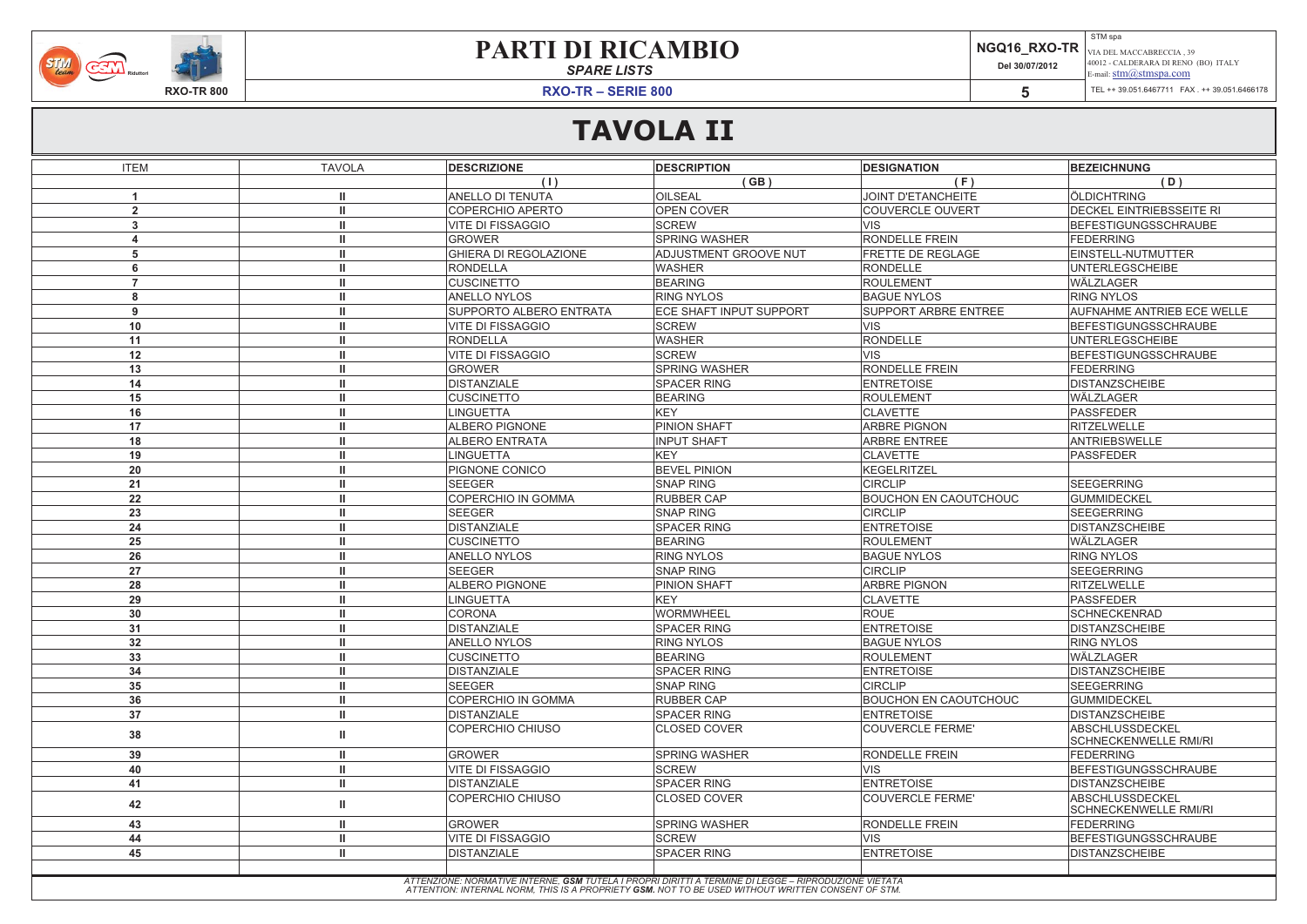*SPARE LISTS*

| <b>MBIO</b> | Del 30/07/2012 | STM spa<br>$\parallel$ NGQ16_RXO-TR $\mid_{\rm VIA\, DEL\, MACCABRECCIA\, ,\, 39}$<br>40012 - CALDERARA DI RENO (BO) ITALY<br>E-mail: $\text{stm}(\mathcal{Q})$ stmspa.com |
|-------------|----------------|----------------------------------------------------------------------------------------------------------------------------------------------------------------------------|
|             |                |                                                                                                                                                                            |
|             |                |                                                                                                                                                                            |

**RXO-TR – SERIE 800**



# **TAVOLA II**

| <b>ITEM</b> | <b>TAVOLA</b> | <b>DESCRIZIONE</b>          | <b>DESCRIPTION</b>              | <b>DESIGNATION</b>          | <b>BEZEICHNUNG</b>                  |
|-------------|---------------|-----------------------------|---------------------------------|-----------------------------|-------------------------------------|
|             |               | (   )                       | (GB)                            | (F)                         | (D)                                 |
| 46          |               | <b>DISTANZIALE</b>          | <b>SPACER RING</b>              | <b>ENTRETOISE</b>           | <b>DISTANZSCHEIBE</b>               |
| 47          |               | PIGNONE CILINDRICO ELIC.    | <b>HELICAL PINION</b>           | PIGNON CYL. HELYCOIDAL      | <b>RITZEL (STIRNRAD)</b>            |
| 48          |               | <b>LINGUETTA</b>            | <b>KEY</b>                      | <b>CLAVETTE</b>             | PASSFEDER                           |
| 49          |               | <b>ALBERO PORTA PIGNONE</b> |                                 |                             |                                     |
| 50          |               | <b>GIUNTO</b>               | <b>COUPLING</b>                 | JOINT D' ACCOUPLEMENT       | <b>KUPPLUNG</b>                     |
| 51          |               | <b>FLANGIA PAM</b>          | <b>MOTORFLANGE</b>              | <b>BRIDE MOTEUR</b>         | <b>MOTOR FLANSCH</b>                |
| 52          |               | <b>VITE DI FISSAGGIO</b>    | <b>SCREW</b>                    | <b>VIS</b>                  | <b>BEFESTIGUNGSSCHRAUBE</b>         |
| 53          |               | <b>GROWER</b>               | <b>SPRING WASHER</b>            | <b>RONDELLE FREIN</b>       | <b>FEDERRING</b>                    |
| 54          |               | <b>VITE DI FISSAGGIO</b>    | <b>SCREW</b>                    | <b>VIS</b>                  | BEFESTIGUNGSSCHRAUBE                |
| 55          |               | RONDELLA                    | <b>WASHER</b>                   | <b>RONDELLE</b>             | <b>UNTERLEGSCHEIBE</b>              |
| 56          |               | <b>COPERCHIO APERTO</b>     | OPEN COVER                      | <b>COUVERCLE OUVERT</b>     | <b>DECKEL EINTRIEBSSEITE RI</b>     |
| 57          |               | <b>VITE DI FISSAGGIO</b>    | <b>SCREW</b>                    | <b>VIS</b>                  | BEFESTIGUNGSSCHRAUBE                |
| 58          |               | <b>GROWER</b>               | <b>SPRING WASHER</b>            | <b>RONDELLE FREIN</b>       | <b>FEDERRING</b>                    |
| 59          |               | <b>SUPPORTO FLAM</b>        | <b>IEC FLANGE INPUT SUPPORT</b> | <b>SUPPORT BRIDE MOTEUR</b> | <b>AUFNAHME ANTRIEB IEC FLANSCH</b> |
| 60          |               | <b>VITE DI FISSAGGIO</b>    | <b>SCREW</b>                    | <b>VIS</b>                  | BEFESTIGUNGSSCHRAUBE                |
| 61          |               | <b>RONDELLA</b>             | <b>WASHER</b>                   | RONDELLE                    | <b>UNTERLEGSCHEIBE</b>              |
| 62          |               | <b>VITE DI FISSAGGIO</b>    | <b>SCREW</b>                    | <b>VIS</b>                  | <b>BEFESTIGUNGSSCHRAUBE</b>         |
| 63          |               | <b>GROWER</b>               | <b>SPRING WASHER</b>            | <b>RONDELLE FREIN</b>       | <b>FEDERRING</b>                    |
| 64          |               | <b>DISTANZIALE</b>          | <b>SPACER RING</b>              | <b>ENTRETOISE</b>           | <b>DISTANZSCHEIBE</b>               |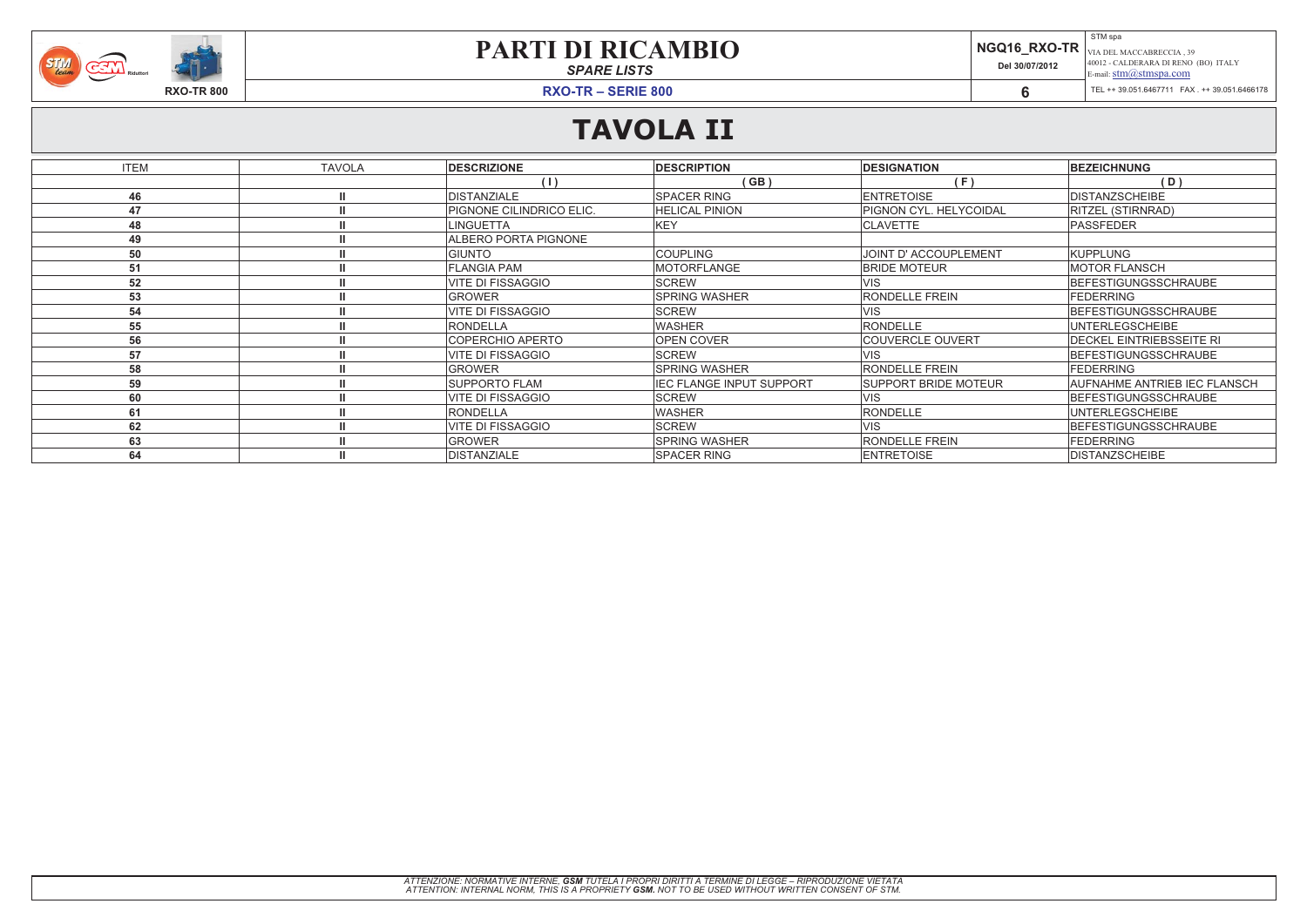*SPARE LISTS*

| <b>MBIO</b> | Del 30/07/2012 | STM spa<br>$\parallel$ NGQ16_RXO-TR $\mid_{\rm VIA\, DEL\, MACCABRECCIA\, ,\, 39}$<br>40012 - CALDERARA DI RENO (BO) ITALY<br>E-mail: $\frac{\text{stm}(\text{d})\text{stm}(\text{span}.\text{com})}{\text{sum}(\text{dim} \text{min})}$ |
|-------------|----------------|------------------------------------------------------------------------------------------------------------------------------------------------------------------------------------------------------------------------------------------|
|             |                | TEL ++ 39.051.6467711  FAX . ++ 39.051.6466178                                                                                                                                                                                           |
|             |                |                                                                                                                                                                                                                                          |

**RXO-TR – SERIE 800**



# **TAVOLA III**

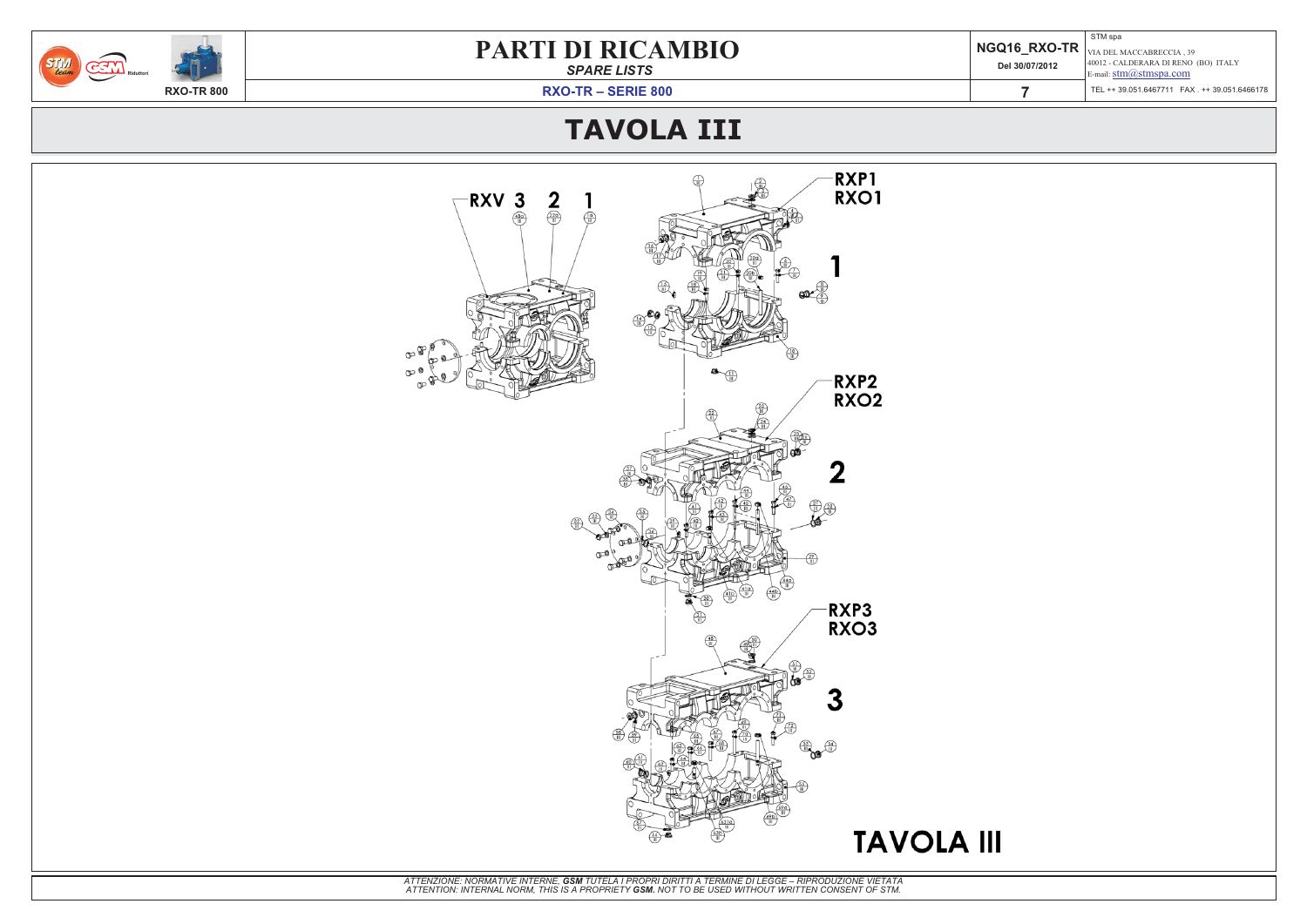*SPARE LISTS*

| <b>MBIO</b> | Del 30/07/2012 | STM spa<br>$\mid$ NGQ16 RXO-TR $\mid_{\rm VIA\, DEL\, MACCABRECCIA\, ,\, 39}$<br>40012 - CALDERARA DI RENO (BO) ITALY<br>E-mail: $\frac{\text{stm}(a) \text{stm}}{s}$ |
|-------------|----------------|-----------------------------------------------------------------------------------------------------------------------------------------------------------------------|
|             |                | TEL ++ 39.051.6467711  FAX . ++ 39.051.6466178                                                                                                                        |

**RXO-TR – SERIE 800**



# **TAVOLA III**

| <b>ITEM</b>             | <b>TAVOLA</b>                      | <b>DESCRIZIONE</b>       | <b>DESCRIPTION</b>   | <b>DESIGNATION</b>    | <b>BEZEICHNUNG</b>           |
|-------------------------|------------------------------------|--------------------------|----------------------|-----------------------|------------------------------|
|                         |                                    | (1)                      | (GB)                 | (F)                   | (D)                          |
| $\overline{\mathbf{1}}$ | $\mathbf{III}$                     | <b>COPERCHIO</b>         | <b>COVER</b>         | COUVERCLE             | <b>DECKEL</b>                |
| 1a                      | $\mathbf{III}$                     | <b>COPERCHIO RXV</b>     | <b>COVER RXV</b>     | <b>COUVERCLE RXV</b>  | <b>DECKEL RXV</b>            |
| $\overline{2}$          | $\mathbf{III}$                     | <b>TAPPO</b>             | PLUG                 | <b>BOUCHON</b>        | <b>VERSCHLUSS</b>            |
| $\mathbf{3}$            | $\ensuremath{\mathsf{III}}\xspace$ | <b>GUARNIZIONE</b>       | <b>GASKET</b>        | JOINT PAPIER          | <b>DICHTUNG</b>              |
| 4                       | Ш                                  | <b>GUARNIZIONE</b>       | <b>GASKET</b>        | JOINT PAPIER          | <b>DICHTUNG</b>              |
| 5                       | Ш                                  | <b>TAPPO</b>             | PLUG                 | <b>BOUCHON</b>        | <b>VERSCHLUSS</b>            |
| 6                       | $\mathbf{III}$                     | <b>VITE DI FISSAGGIO</b> | <b>SCREW</b>         | <b>VIS</b>            | <b>BEFESTIGUNGSSCHRAUBE</b>  |
| $\overline{7}$          | $\mathbf{III}$                     | <b>GROWER</b>            | <b>SPRING WASHER</b> | <b>RONDELLE FREIN</b> | FEDERRING                    |
| 8                       | $\ensuremath{\mathsf{III}}\xspace$ | <b>TAPPO</b>             | <b>PLUG</b>          | <b>BOUCHON</b>        | <b>VERSCHLUSS</b>            |
| 9                       | $\ensuremath{\mathsf{III}}\xspace$ | <b>GUARNIZIONE</b>       | <b>GASKET</b>        | JOINT PAPIER          | <b>DICHTUNG</b>              |
| 10                      | $\mathbf{III}$                     | <b>CASSA</b>             |                      |                       |                              |
| 11                      | $\mathbf{III}$                     | <b>TAPPO</b>             | PLUG                 | <b>BOUCHON</b>        | <b>VERSCHLUSS</b>            |
| 12                      | Ш                                  | <b>VITE DI FISSAGGIO</b> | <b>SCREW</b>         | <b>VIS</b>            | BEFESTIGUNGSSCHRAUBE         |
| 13                      | Ш                                  | <b>GUARNIZIONE</b>       | <b>GASKET</b>        | JOINT PAPIER          | <b>DICHTUNG</b>              |
| 14                      | $\ensuremath{\mathsf{III}}\xspace$ | <b>TAPPO</b>             | <b>PLUG</b>          | <b>BOUCHON</b>        | <b>VERSCHLUSS</b>            |
| 15                      | $\ensuremath{\mathsf{III}}\xspace$ | <b>SPINA</b>             | PIN                  | GOUPILLE              | <b>STIFT</b>                 |
| 16                      | $\ensuremath{\mathsf{III}}\xspace$ | <b>TAPPO</b>             | <b>PLUG</b>          | <b>BOUCHON</b>        | <b>VERSCHLUSS</b>            |
| 17                      | Ш                                  | <b>GUARNIZIONE</b>       | <b>GASKET</b>        | JOINT PAPIER          | <b>DICHTUNG</b>              |
| 18                      | Ш                                  | <b>GROWER</b>            | <b>SPRING WASHER</b> | <b>RONDELLE FREIN</b> | FEDERRING                    |
| 19                      | $\mathbf{III}$                     | <b>VITE DI FISSAGGIO</b> | <b>SCREW</b>         | <b>VIS</b>            | BEFESTIGUNGSSCHRAUBE         |
| 20                      | $\ensuremath{\mathsf{III}}\xspace$ | <b>VITE DI FISSAGGIO</b> | <b>SCREW</b>         | <b>VIS</b>            | <b>BEFESTIGUNGSSCHRAUBE</b>  |
| 20a                     | $\mathbf{III}$                     | DADO                     | NUT                  | ECROU                 | <b>MUTTER</b>                |
| 20 <sub>b</sub>         | $\mathbf{III}$                     | <b>PRIGIONIERO</b>       | STUD                 | PRISONNIER            | <b>STIFTSCHRAUBE</b>         |
| 21                      | $\mathbf{III}$                     | <b>GROWER</b>            | <b>SPRING WASHER</b> | <b>RONDELLE FREIN</b> | FEDERRING                    |
| 22                      | $\ensuremath{\mathsf{III}}\xspace$ | <b>COPERCHIO</b>         | <b>COVER</b>         | <b>COUVERCLE</b>      | <b>DECKEL</b>                |
| 22a                     | Ш                                  | <b>COPERCHIO RXV</b>     | <b>COVER RXV</b>     | <b>COUVERCLE RXV</b>  | <b>DECKEL RXV</b>            |
| 23                      | Ш                                  | <b>TAPPO</b>             | PLUG                 | <b>BOUCHON</b>        | <b>VERSCHLUSS</b>            |
| 24                      | $\mathbf{III}$                     | <b>GUARNIZIONE</b>       | <b>GASKET</b>        | JOINT PAPIER          | <b>DICHTUNG</b>              |
| 25                      | Ш                                  | <b>GUARNIZIONE</b>       | <b>GASKET</b>        | JOINT PAPIER          | <b>DICHTUNG</b>              |
| 26                      | $\mathbf{III}$                     | <b>TAPPO</b>             | <b>PLUG</b>          | <b>BOUCHON</b>        | <b>VERSCHLUSS</b>            |
| 27                      | $\mathbf{III}$                     | <b>GUARNIZIONE</b>       | <b>GASKET</b>        | JOINT PAPIER          | <b>DICHTUNG</b>              |
| 28                      | $\mathop{\rm III}\nolimits$        | <b>TAPPO</b>             | PLUG                 | <b>BOUCHON</b>        | <b>VERSCHLUSS</b>            |
| 29                      | Ш                                  | <b>CASSA</b>             |                      |                       |                              |
| 30                      | Ш                                  | <b>GUARNIZIONE</b>       | <b>GASKET</b>        | JOINT PAPIER          | <b>DICHTUNG</b>              |
| 31                      | Ш                                  | <b>TAPPO</b>             | <b>PLUG</b>          | <b>BOUCHON</b>        | <b>VERSCHLUSS</b>            |
| 32                      | $\mathop{\rm III}\nolimits$        | VITE DI FISSAGGIO        | <b>SCREW</b>         | <b>VIS</b>            | BEFESTIGUNGSSCHRAUBE         |
| 33                      | $\mathop{\rm III}\nolimits$        | <b>GROWER</b>            | <b>SPRING WASHER</b> | <b>RONDELLE FREIN</b> | FEDERRING                    |
|                         |                                    | <b>COPERCHIO CHIUSO</b>  | <b>CLOSED COVER</b>  | COUVERCLE FERME'      | ABSCHLUSSDECKEL              |
| 34                      | Ш                                  |                          |                      |                       | <b>SCHNECKENWELLE RMI/RI</b> |
| 35                      | Ш                                  | <b>TAPPO</b>             | PLUG                 | <b>BOUCHON</b>        | <b>VERSCHLUSS</b>            |
| 36                      | Ш                                  | <b>GUARNIZIONE</b>       | <b>GASKET</b>        | JOINT PAPIER          | <b>DICHTUNG</b>              |
| 37                      | Ш                                  | <b>GUARNIZIONE</b>       | <b>GASKET</b>        | JOINT PAPIER          | <b>DICHTUNG</b>              |
| 38                      | Ш                                  | <b>TAPPO</b>             | <b>PLUG</b>          | <b>BOUCHON</b>        | <b>VERSCHLUSS</b>            |
| 39                      | Ш                                  | <b>SPINA</b>             | <b>PIN</b>           | GOUPILLE              | <b>STIFT</b>                 |
| 40                      | $\ensuremath{\mathsf{III}}\xspace$ | <b>GROWER</b>            | <b>SPRING WASHER</b> | <b>RONDELLE FREIN</b> | FEDERRING                    |
| 41                      | $\mathop{\rm III}\nolimits$        | VITE DI FISSAGGIO        | <b>SCREW</b>         | <b>VIS</b>            | <b>BEFESTIGUNGSSCHRAUBE</b>  |
|                         |                                    |                          |                      |                       |                              |